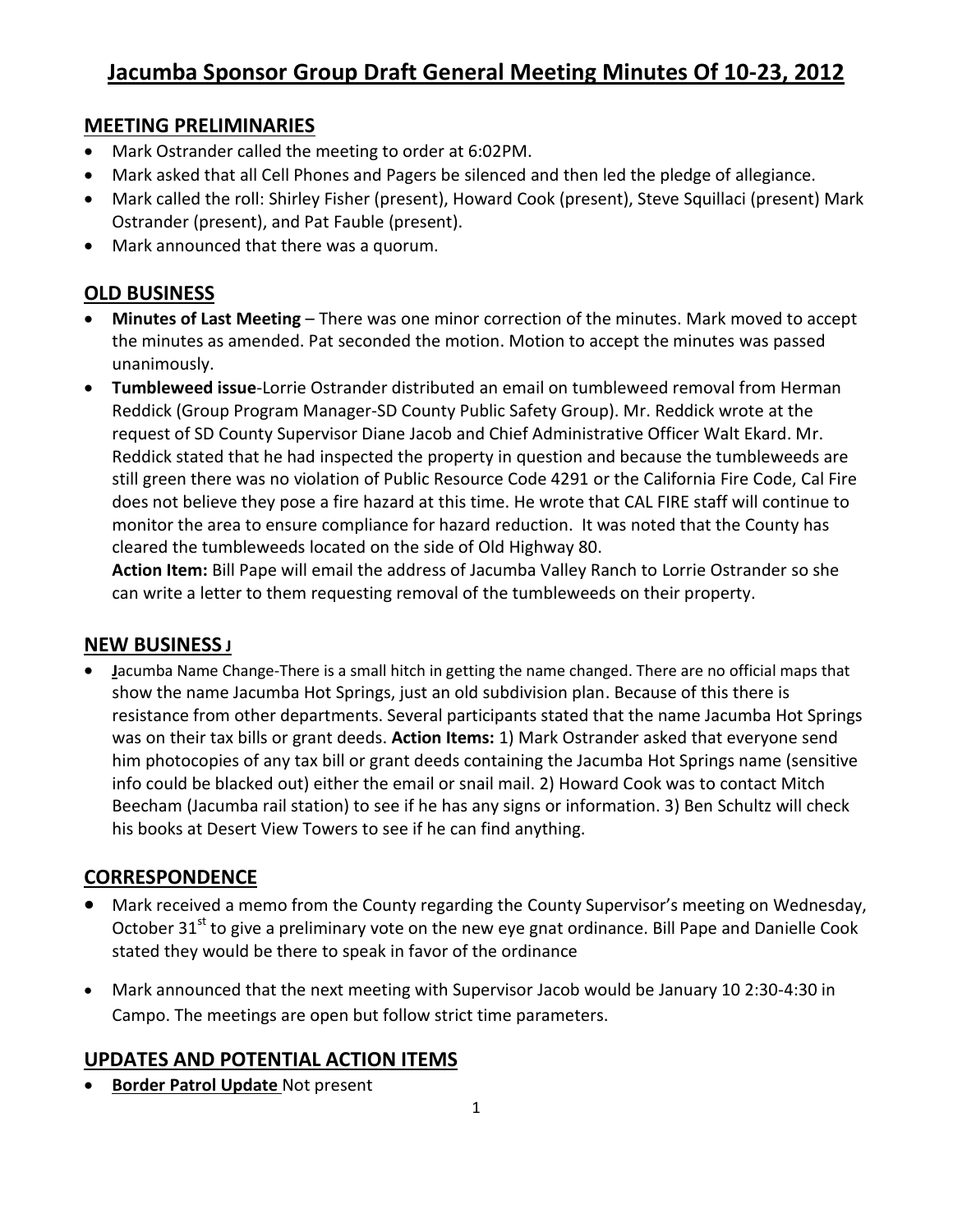# **Jacumba Sponsor Group Draft General Meeting Minutes Of 10-23, 2012**

- **•** Sheriff Update –Not present
- **SD Gas and Electric** (Not Present) No report
- **Revitalization update**
	- o **Lake Committee –**Danielle Cook informed group that Cameron Durkel said there would be some money for the Lake restoration based upon the submitted grant. The person at SDGE that administers the grant money was due back from vacation week of 10/15 and Danielle said she would follow up. No dollar amount was given. Howard Cook mentioned that the Tri-color Blackbirds were back in force and that the lake seemed to be really attracting birders
	- o **Art's Council** will be holding a Art Show and Festival on Saturday, October 27<sup>th</sup> 1PM-5PM with the Women's Club offering baked goods for sale. Local artists are being featured. Danielle Cook passed out fliers and urged everyone to attend
	- o **Spa-**Work is delayed because the County is asking that for Spa waters to be chlorinated. It was noted that the high PH of the water and sulphur content would negate any impact of chlorine. The State said the spa could be exempt and Dave Landman is working with San Diego County to hopefully resolve the issue.
	- o **Chinese Castle-**Cherry Deifenbach was commended for all the work she has done to restore the Chinese Castle. It will be a nice tourist draw and it looks great.
	- o **Dwayne Zugal** (Owner of the Jacumba Lounge) reported on the business the community recently received from a movie crew shooting a movie in our area. He has many conections in Hollywood and feels we need to market Jacumba and its surroundings to the film Location people. Danielle Cook stated that she had spoken to another Jacumba resident (Tim Barnett) as he was a great photographer who could provide pictures that could be used to solicit this type of business. Tim, who was an extra in a past movie that was shot in Jacumba said he was willing to help. It was agreed that this was a good project but should fall under the Revitalization committee. Dwayne agreed to serve a chair for a subcommittee to pursue this and Danielle Cook, Myra and Bob Price, stated they would also serve on the sub-committee

#### **Boulevard, Jacumba, La Posta Fire Safe Council and CERT by Tammy Daubach**

- Name has been changed to the Real East County Fire Council and now includes Lake Morena and Campo. The next meeting will be on October 29<sup>th</sup> at 6:30 in the Boulevard F.D. Training Room. Chief John Francois should beavailable to answer any questions. We will be accepting nominations for the Fire Safe Council Board. If you or someone you know wants to join the Fire Safe Council, come to this meeting! The only qualification is to be a resident of Boulevard, Campo, Jacumba, La Posta, or Lake Morena.
- o Council is currently negotiating with CalFire on how to get fire/evacuation/road closure information out locally.
- $\circ$  The SRA Fire Fees are being received in our area. A petition form is available. The petition form should be mailed in with your check. I have copies available.
- o The Campo Fire Auxiliary is selling calendars from October 2012 December 2013. They contain local events and are \$15.00 each.